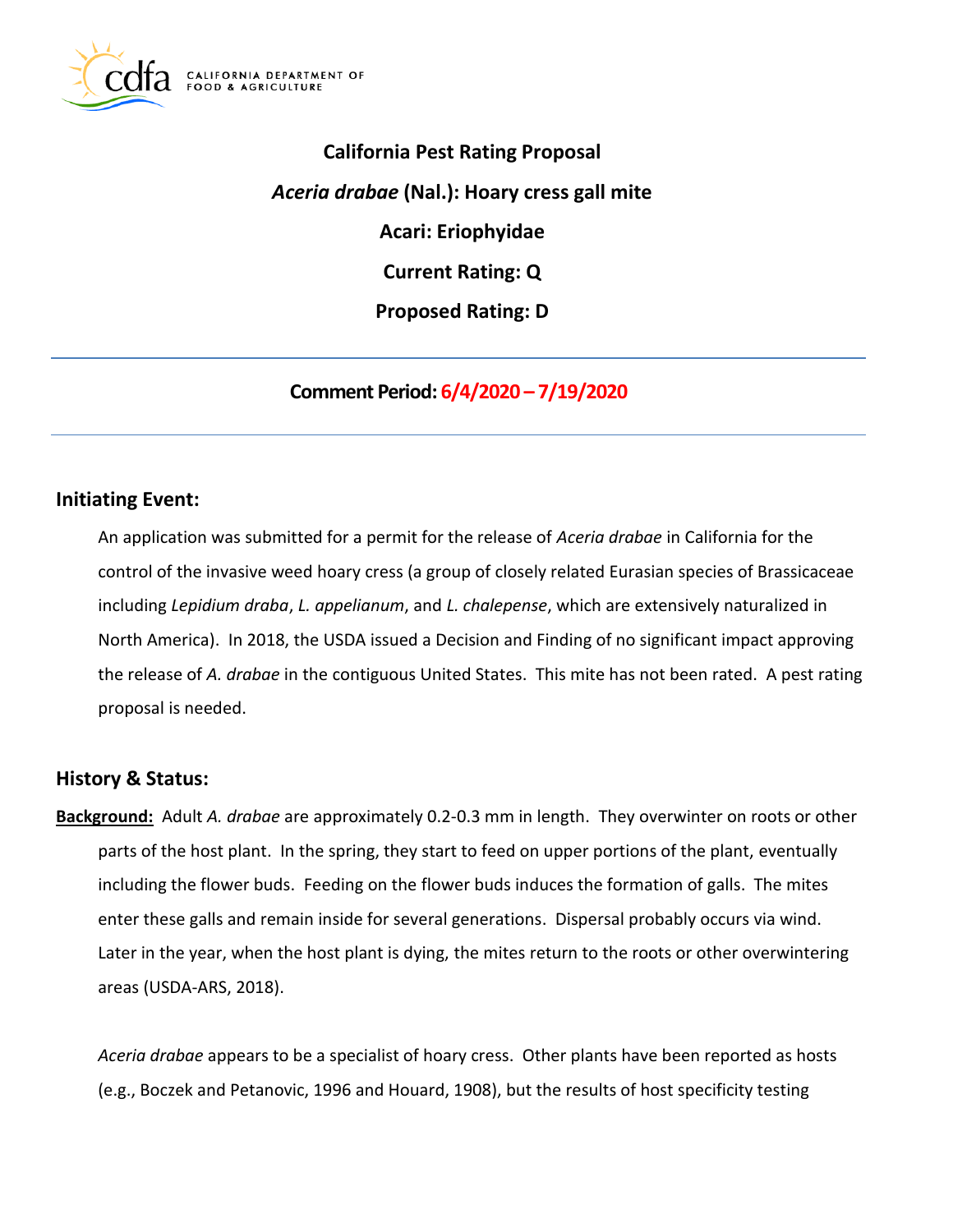

 suggest these reports may be associated with other species of mites. Most Eriophyidae are specific to a single genus or species of host plant.

 Host specificity testing was done in Montana by Littlefield (2018). Over 80 species of plants, mostly in the family Brassicaceae, were tested. Many species native to North America, including some in the After 30 days, live mites were only found on *L. draba*/*L. chalepense* (not distinguished in these tests) and *Lepidium appelanium*, and galls were only found on *L. draba*/*L. chalepense*. genera *Arabis* and *Lepidium*, and species reported as alternate hosts in the literature, were included.

 *Aceria drabae* is reported to infest hoary cress at high levels and to have a significant impact on the reproduction of this plant. In Romania, up to 80% of the inflorescences of hoary cress were reported to be attacked (Tălmaciu et al., 2010). In Spain, Lipa et al. (1998) found up to 60% of plants infested (i.e., visible deformation), and at high densities the flowers were deformed to the extent that seed production was not possible.

 **Worldwide Distribution:** *Aceria drabae* is reported over a wide area in Europe and Eurasia and it is presumed to be native there (USDA-ARS, 2018).

**Official Control:** *Aceria drabae* is not known to be under official control in any country.

**California Distribution:** *Aceria drabae* is not known to be present in California.

 **California Interceptions:** *Aceria drabae* has not been intercepted in California (California Department of Food and Agriculture).

The risk *Aceria drabae* poses to California is evaluated below.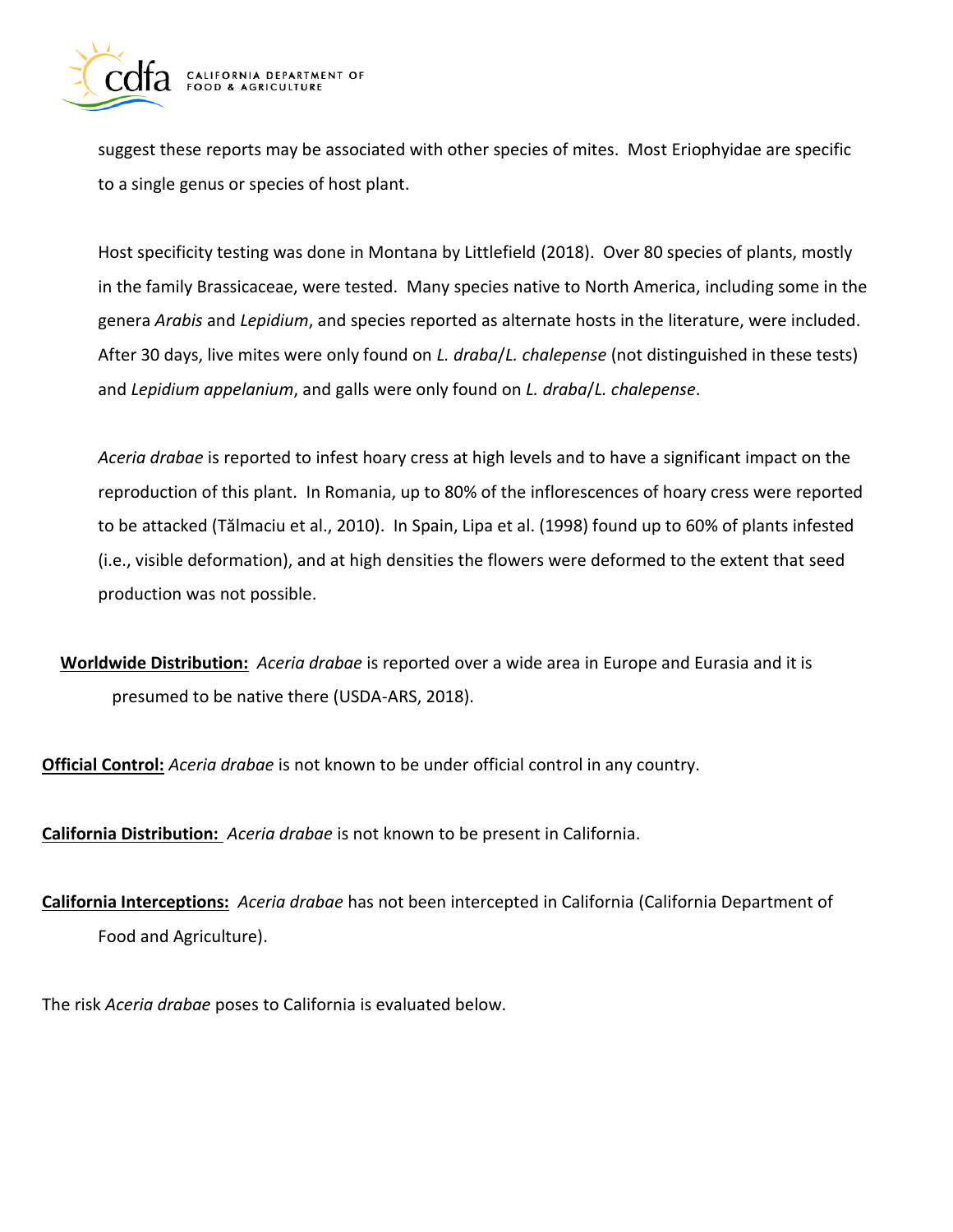

# **Consequences of Introduction:**

- 1) **Climate/Host Interaction:** The main host plant of *A. drabae*, hoary cress, is widely distributed in California (Calflora). This mite is widely distributed in Europe and can tolerate a temperate climate. *Aceria drabae* could probably become established over much of the state. Therefore, it receives a **High (3)** in this category.
	- Low (1) Not likely to establish in California; or likely to establish in very limited areas.
	- Medium (2) may be able to establish in a larger but limited part of California.
	- **– High (3) likely to establish a widespread distribution in California.**
- 2) **Known Pest Host Range:** Based on host specificity testing, *Aceria drabae* is only able to colonize hoary cress. Therefore, it receives a **Low (1)** in this category.

#### **– Low (1) has a very limited host range.**

- Medium (2) has a moderate host range.
- High (3) has a wide host range.
- 3) **Pest Reproductive and Dispersal Potential:** *Aceria drabae* is reportedly dispersed passively via wind. The host plant, hoary cress, is not likely to be moved by humans. Therefore, it receives a **Medium (2)** in this category.
	- Low (1) does not have high reproductive or dispersal potential.

#### **– Medium (2) has either high reproductive or dispersal potential.**

– High (3) has both high reproduction and dispersal potential.

 4) **Economic Impact**. *Aceria drabae* is not known to damage any economically-significant plant. Host specificity testing included crops such as kale, broccoli, and broccoli rabe and they were not reported to be impacted. Therefore, it receives a **Low (1)** in this category.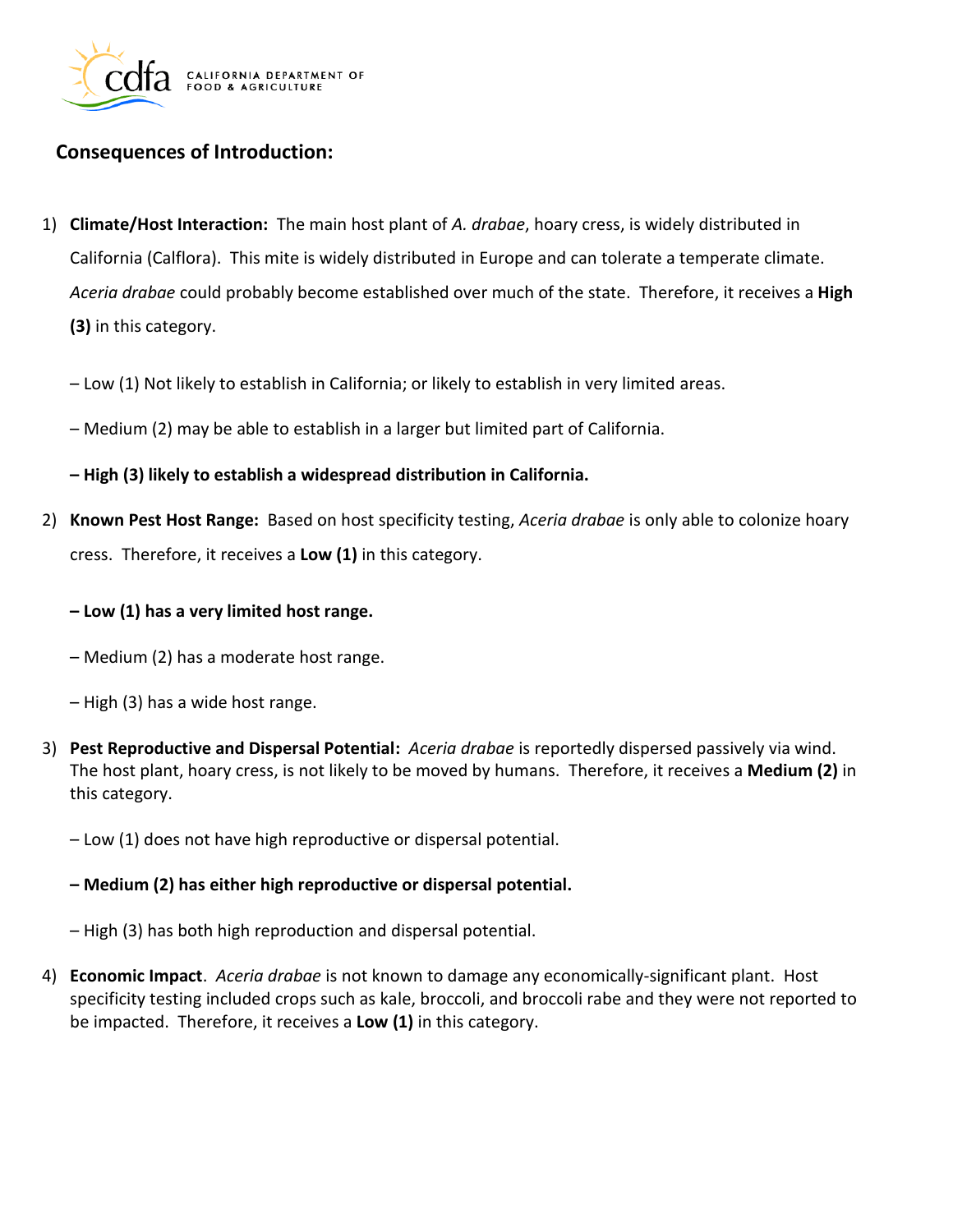

### **Economic Impact:**

- A. The pest could lower crop yield.
- B. The pest could lower crop value (includes increasing crop production costs).
- C. The pest could trigger the loss of markets (includes quarantines).
- D. The pest could negatively change normal cultural practices.
- E. The pest can vector, or is vectored, by another pestiferous organism.
- F. The organism is injurious or poisonous to agriculturally important animals.
- G. The organism can interfere with the delivery or supply of water for agricultural uses.

### **Economic Impact Score: Low**

### **– Low (1) causes 0 or 1 of these impacts.**

- Medium (2) causes 2 of these impacts.
- High (3) causes 3 or more of these impacts.
- 5) **Environmental Impact**. The only group of plant species reported to be galled by *Aceria drabae*, hoary cress, are invasive weeds of Eurasian origin. No impact was observed on other Brassicaceae native to the United States included in these tests. Therefore, *A. drabae* receives a **Low (1)** in this category.

Evaluate the environmental impact of the pest on California using the criteria below.

#### **Environmental Impact:**

 A. The pest could have a significant environmental impact such as lowering biodiversity, disrupting natural communities, or changing ecosystem processes.

B. The pest could directly affect threatened or endangered species.

C. The pest could impact threatened or endangered species by disrupting critical habitats.

D. The pest could trigger additional official or private treatment programs.

 E. The pest significantly impacts cultural practices, home/urban gardening or ornamental plantings.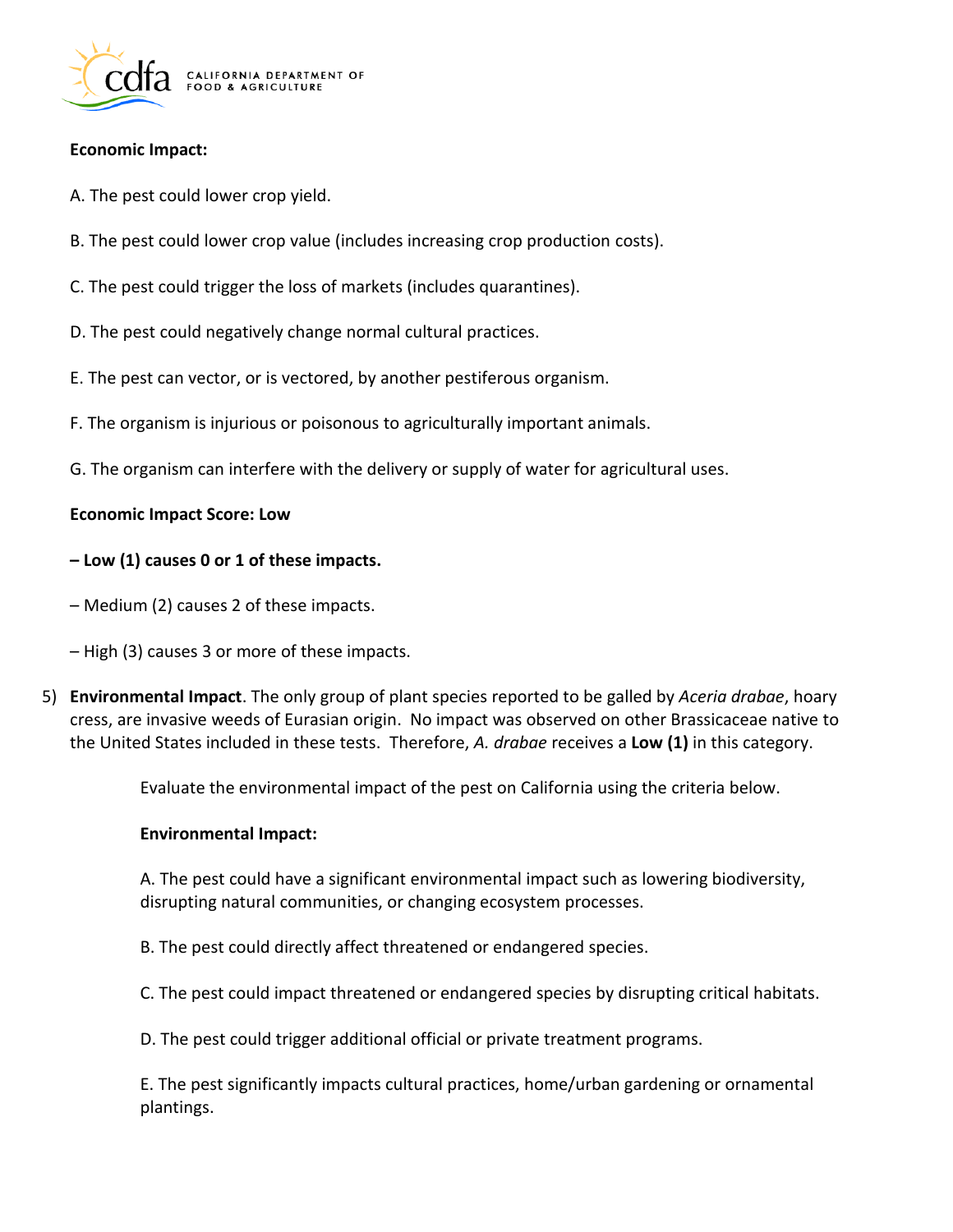

### **Environmental Impact Score: Low (1)**

## **– Low (1) causes none of the above to occur.**

- Medium (2) causes one of the above to occur.
- High (3) causes two or more of the above to occur.

# **Consequences of Introduction to California for** *Aceria drabae***: Low (8)**

Add up the total score and include it here.

#### **–Low = 5-8 points**

–Medium = 9-12 points

 $-High = 13-15$  points

 6) **Post Entry Distribution and Survey Information:** *Aceria drabae* is not known to be present in California. It receives a **Not established (0)** in this category.

#### **–Not established (0) Pest never detected in California, or known only from incursions.**

 –Low (-1) Pest has a localized distribution in California, or is established in one suitable climate/host area (region).

 –Medium (-2) Pest is widespread in California but not fully established in the endangered area, or pest established in two contiguous suitable climate/host areas.

 –High (-3) Pest has fully established in the endangered area, or pest is reported in more than two contiguous or non-contiguous suitable climate/host areas.

## **Final Score:**

 7) The final score is the consequences of introduction score minus the post entry distribution and survey information score: Low (8)

# **Uncertainty:**

 It is possible that *A. drabae* may attack native California plants that were not included in the host specificity testing. It is also possible that *A. drabae* will not prove to be an effective biological control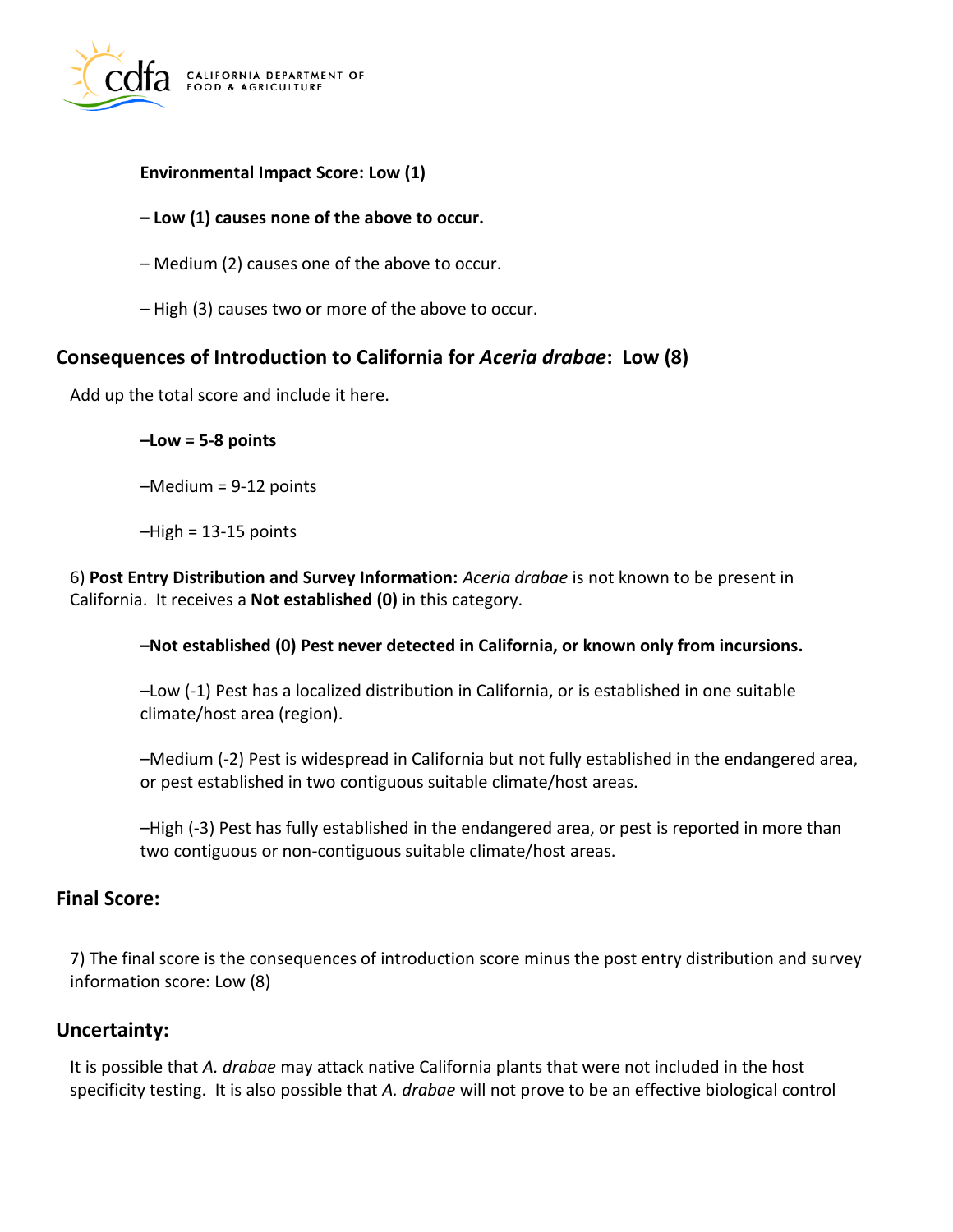

 agent in California. Lastly, it is possible that what has been identified as *A. drabae* actually includes multiple cryptic species with different host preferences. In this case, a conservative approach is to limit releases of *A. drabae* to those collected from Greece, where the material used in the host specificity testing by Littlefield (2018) came from.

# **Conclusion and Rating Justification:**

 *Aceria drabae* is a highly host-specific eriophyid mite that does not appear to pose a risk to California agriculture or environment. It could be useful in controlling hoary cress, a weed already widely established in California. For these reasons, an "D" rating is justified.

## **References:**

 Boczek, J. and Petanovic, R. 1996. Eriophyid mites as agents for the biological control of weeds. pp. 127-131 *in* Moran, V. C. and J. H. Hoffmann (eds.), Proceedings of the IX International Symposium on Biological Control of weeds. University of Cape Town, Stellenbosch, South Africa.

Calflora. Accessed April 23, 2020: <https://www.calflora.org>

 California Department of Food and Agriculture. Pest and damage record database. Accessed April 7, 2020:

<https://pdr.cdfa.ca.gov/PDR/pdrmainmenu.aspx>

 Houard, C. 1908. Les zoocécidies des plantes d'Europe el du basin de la Méditerranée. Librairie Scientifique A. Hermann, Paris, France.

 Lipa, J. J., Murillo, J., Castro, F., Viñuela, E., Del Estal, P., Budía, F., and Caballero, P. 1998. Primera cita de *Aceria drabae* (Nalepa) (Acarina: Eriophyidae) en España. Boletín de Sanidad Vegetal, Plagas 24:797- 802.

 Littlefield, J. 2018. Biological control of Russian knapweed and other weeds invasive to lands managed by the BLM – Final report 2003 to 2008. Accessed April 22, 2020: [http://files.cfc.umt.edu/cesu/BLM/MSU/2005/Littlefield\\_biocontrol%20agents05-08\\_frpt.pdf](http://files.cfc.umt.edu/cesu/BLM/MSU/2005/Littlefield_biocontrol%20agents05-08_frpt.pdf) 

 Tălmaciu, N., Tălmaciu, M., and Humă, R. 2010. Observations regarding the main biological control agents of the invasive weeds from a natural pasture. Lucrări Ştiinţifice 51:316-321.

 USDA-ARS. 2018. Field release of the gall mite, *Aceria drabae* (Acari: Eriophyidae), for classical biological control of hoary cress (*Lepidium draba* L., *Lepidium chalapense* L., and *Lepidium appelianum* Al-Shehbaz) (Brassicaceae), in the contiguous United States. Environmental Assessment, January 2018.